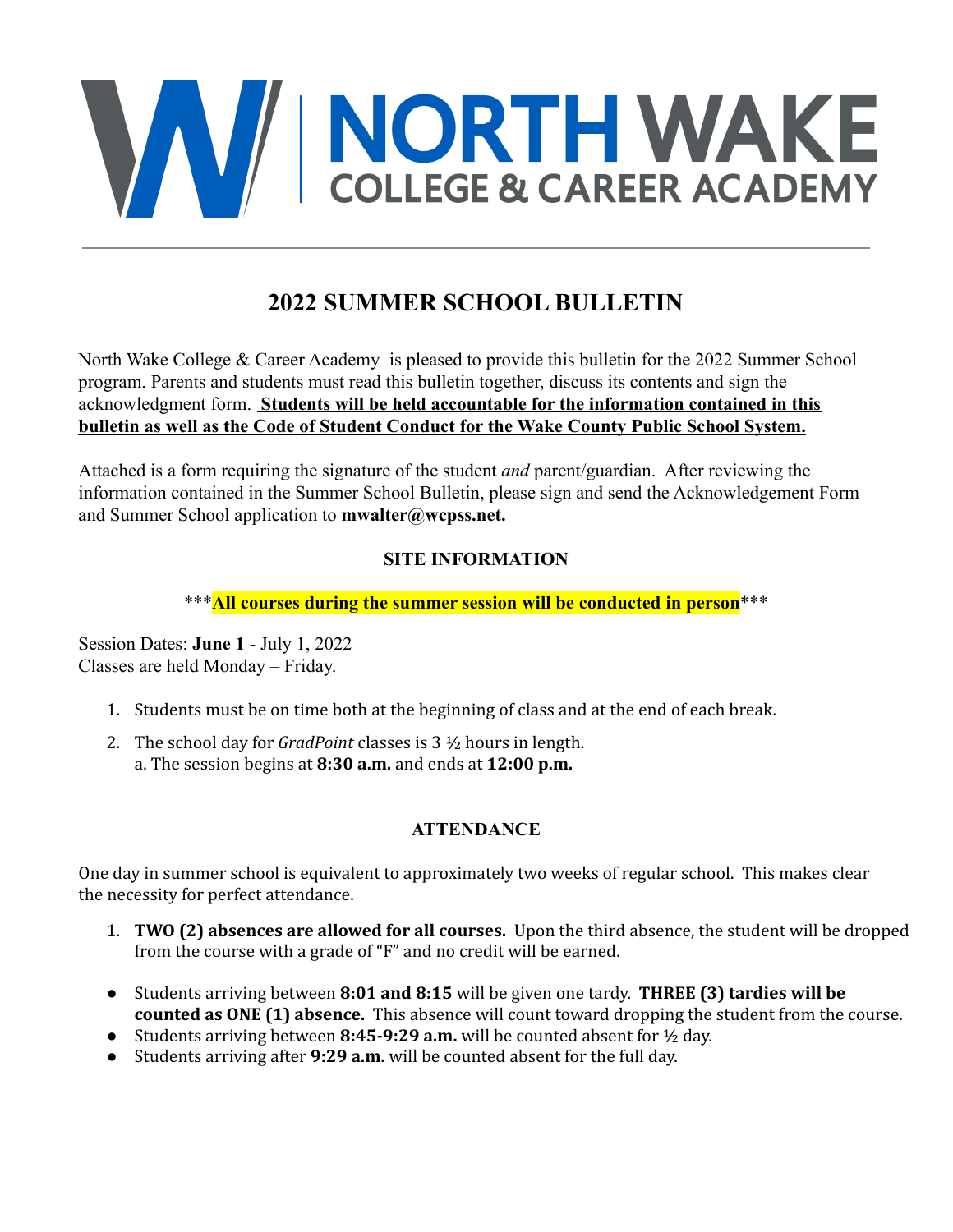2. Please notify the Summer School Coordinator (Mrs. Brothers) when your child is absent. The office will make every effort to contact parents each time a student is absent. Please make sure that you closely monitor your child's attendance.

- 1. Summer School is one morning session
	- o The school day for **GradPoint** classes is 3.5 hours in length.
		- The AM session begins at 8:30 a.m. and ends at 12:00 noon.

#### **CONDUCT**

Students are expected to adhere to Code of Student Conduct of the Wake County Public School System. Any infractions to the Code of Student Conduct will be handled through the Summer School Coordinator, La Toya Brothers, lbrothers@wcpss.net.

#### **Priority for Enrollment**

- Seniors in year four who were intended to graduate in Spring 2022.
- Juniors needing to be promoted and graduate in Spring 2023.
- Sophomores needing a class to be promoted.
- Freshmen needing a class to be promoted.
- **● Math Courses will only be approved if a student needs the class to get back on cohort for Graduation.**

#### **Acknowledgment Form**

We have read the 2022 High School Summer School Bulletin. We understand the rules and regulations and are aware of the consequences of violating them. We agree to follow the rules and regulations of the Wake County Public School System and this Summer School program.

| <b>Student Signature</b>  | Date |
|---------------------------|------|
| Parent/Guardian Signature | Date |
| Home Telephone Number     |      |
| Work Telephone Number     |      |
| E-Mail address            |      |

**Please submit this form to mwalter[@wcpss.net](mailto:khsstudentservices@wcpss.net) by May 31, 2022**